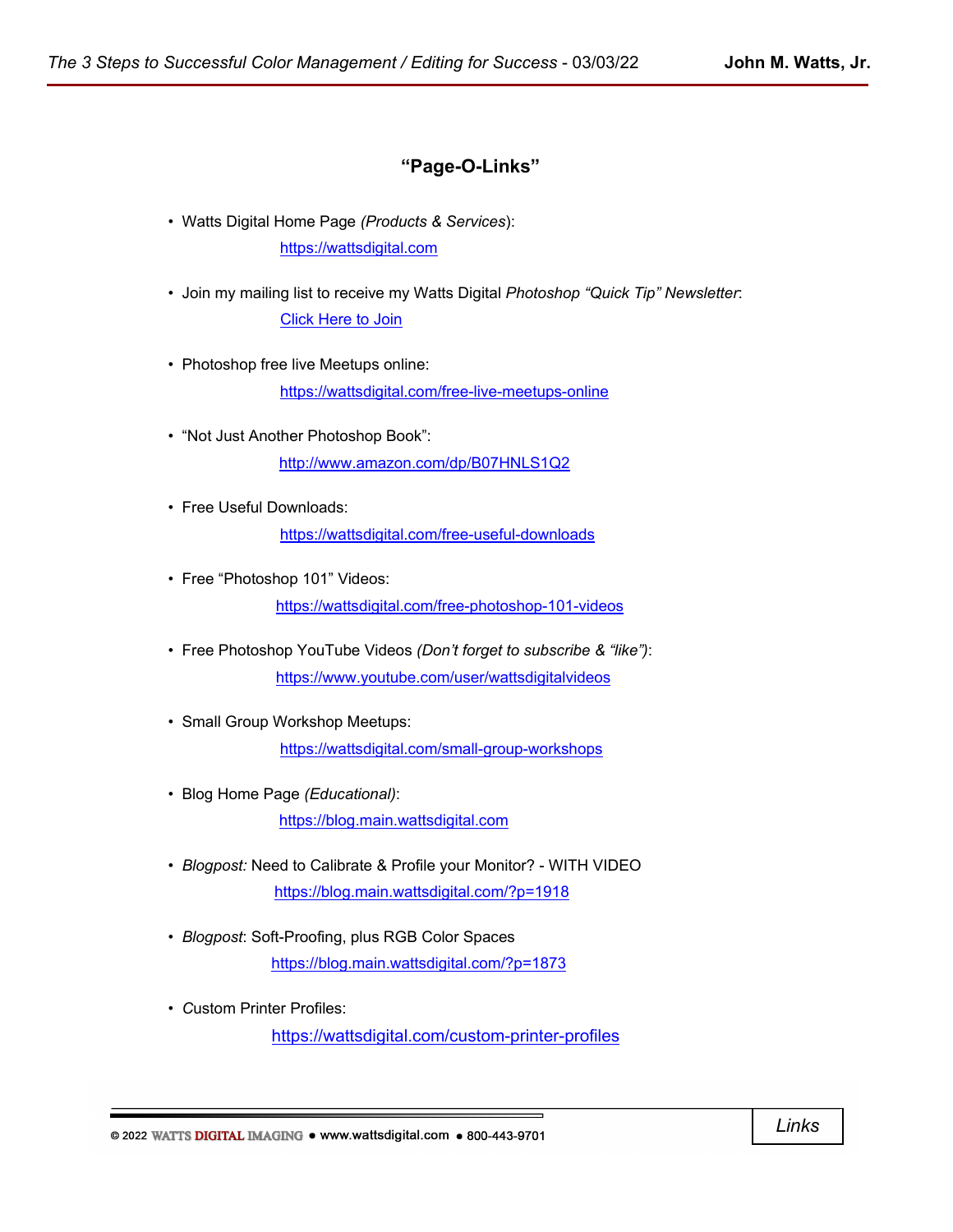# **The Three Steps to Successful Color Management**

### What is it, and why do you need it?

One of the critical elements in successfully bringing an image from camera to its printed form is **Color Management.** 

- Proper **Color Management** will allow you to print with a great degree of consistency and repeatability, whether it's on your home inkjet photo printer or through a custom print lab.
- It allows you to print what you see on your monitor with a large degree of accuracy. The old adage, **"WYSIWYG"** (*What You See Is What You Get*) readily applies when you're properly color-managed.
- To accomplish a properly color-managed workflow, you'll be creating and/or using one or two *Profiles*: **one for your monitor** and at least **one if you have a home photo printer**. A **"Profile"**, by the way, is nothing more than a



small file which tells your computer how to act and what to do – *you never even open it!*

*There are Three Steps to Successful Color Management:*

**Step 1 – Calibrate your Monitor and Create a Monitor Profile** (Page 2)

**Step 2 – Use the Proper Printer Profile or Create a Custom Printer Profile** (Page 4)

**Step 3 – Assure that you have Proper Lighting Conditions and Perception** (Page 6)

• **Step 4 (OPTIONAL) – Soft-Proof Your Image** (Page 7)

*I realize that this subject can get confusing, but just remember, that anytime you have a challenge with proper color management, it comes back to one of the three steps listed above not being "quite right" - so, if you've got questions, call or email - I can help.*

© 2022 WATTS DIGITAL IMAGING . www.wattsdigital.com . 800-443-9701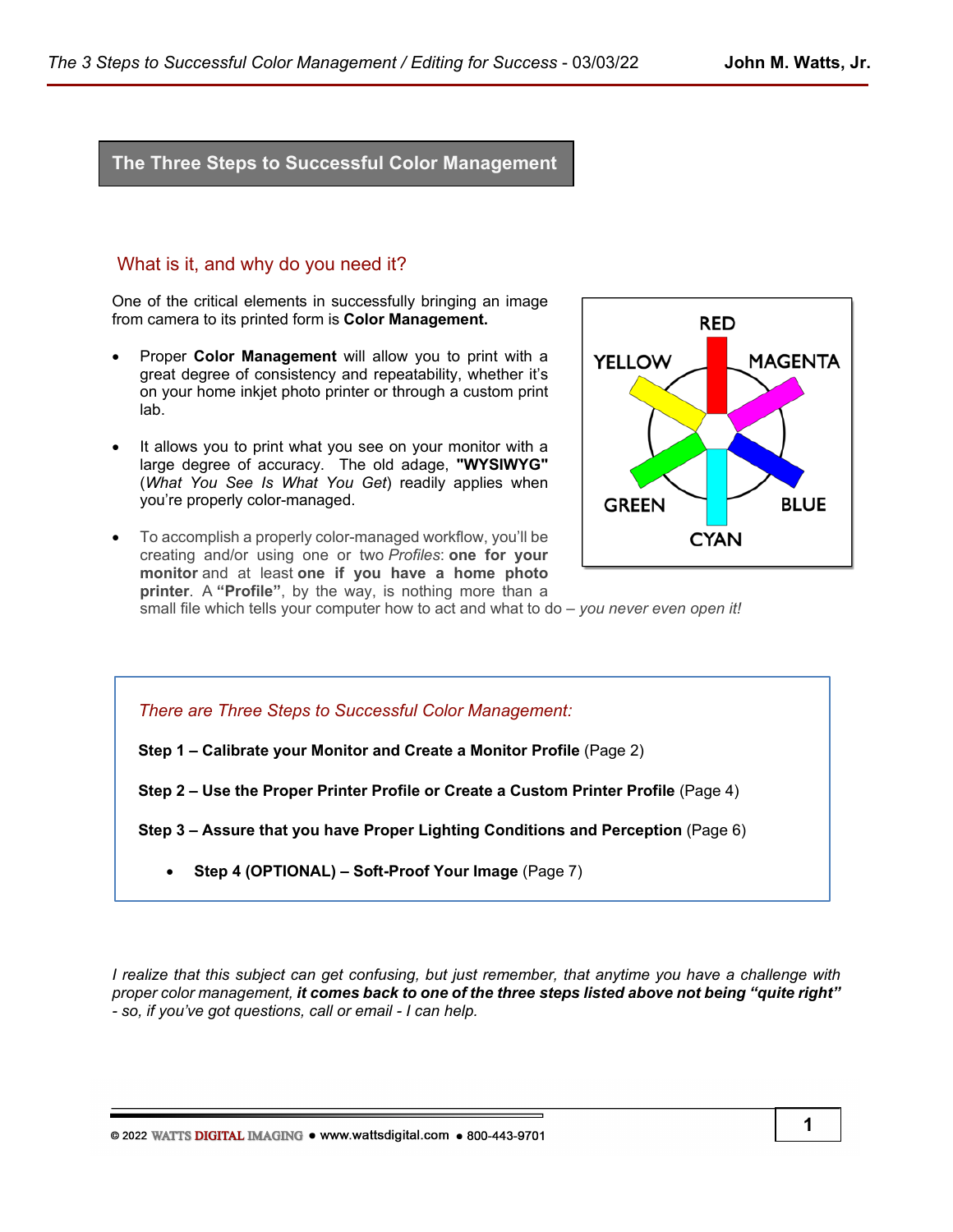■ Step 1 - Calibrate your Monitor and Create a Monitor Profile

### *IMPORTANT COLOR MANAGEMENT "RULE":*

*To take advantage of all that your printer has to offer, you're matching your MONITOR to your best PRINTER output, NOT the other way around!*

**Profiling your Monitor is "Step #1".** But let's face it: the main reasons most people avoid profiling their monitor are because they've got to buy something (which is true), and/or they think it's too complicated (which is not true).

The truth is, it can be quite simple to get your monitor to closely match the output of your photo printer OR favorite custom print lab*.* All you need are the right tools, the main one being a **Monitor Profiling package***,* which consists of a piece of hardware called a colorimeter, and the software to go with it.

**You'll never get your monitor to be a 100% accurate representation of your print**, due to the different physical light properties between your monitor (emitted light) and your print (reflective light). *but it will be extremely close, resulting in savings in time, money and frustration!*

The best way to calibrate and profile your monitor is to invest in a **Monitor Profiling Device** such as the **X-Rite Eye-One Display Pro** (*NOT the "Studio" model!*) or the **Datacolor Spyder X** (\$225 to \$250).

- **What is it?** It's a piece of hardware called a colorimeter (It looks like a pregnant computer mouse), and the software to go with it. *I'd strongly suggest purchasing one – it'll make life easier!*
- See this post on my blog for more on this, **WITH VIDEO** *(QR Code to the right)*: <https://blog.main.wattsdigital.com/?p=1918>

If purchasing a Monitor Profiler isn't an option right now, you can use the "by-eye" calibrators built in to your computers' operating system. This is far from a perfect solution, and *I'd use it as a "last resort"* – it's very subjective, but better than nothing.

• For **Windows**, use the **Adobe Gamma Utility** (usually in "Control Panel"). For **Mac**, use the **Mac Calibration** *("Apple" menu -> "System Preferences…" -> "Displays" -> "Color" -> "Calibrate*…").

By the way, I keep saying *"Calibrate" and "Profile" your Monitor*: It really is two steps. First, you **Calibrate** your monitor to a given standard, then you create a **Profile** so that your monitor will keep showing that Calibration.

© 2022 WATTS DIGITAL IMAGING . www.wattsdigital.com . 800-443-9701

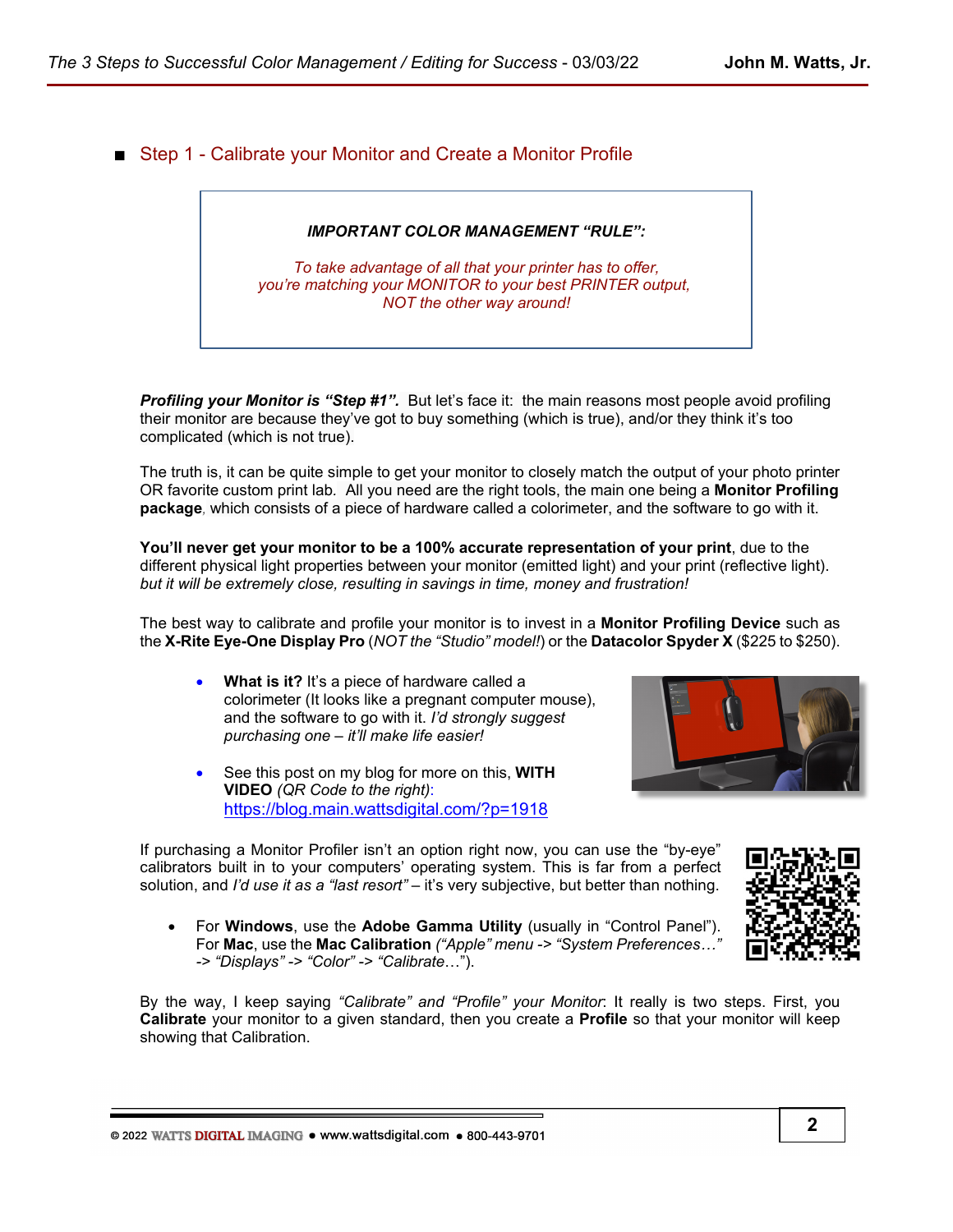How the Monitor Profiler Works:*This procedure will vary between the various manufacturers, but basically this is how it works:*

- 1) Install the software and plug the colorimeter into your computer via the USB port.
- 2) Attach the colorimeter to your monitor (usually, it just "hangs" off the top edge of your monitor).
- 3) Start the software, use the "advanced mode", and run through the step-by-step procedures.
- 4) Save the generated profile.
- Most of the better software packages (including the two profiling packages mentioned) allow you to choose an "*easy" mode* and an *"advanced" mode* – - **for best results, choose the** *"advanced" mode.*

Using the "Advanced Mode" in your software will allow you to choose a specific **Color Temperature**, **Gamma**, and **Lumens**.

- **Color Temperature** is measured in degrees Kelvin (°K). A smaller Kelvin value is warmer (yellow cast) than a larger Kelvin value, which is cooler (blue cast).
- **Gamma** is a function of contrast and midtones.
- • **Lumens** (CD/m2) are a measurement of brightness: A lower Lumens value is darker than a higher Lumens value.

**In the "Advanced Mode" of your software I would suggest setting a calibration "starting point" of: 5500°K (Kelvin), 2.2 Gamma, and 110 Lumens (CD/M2).**

- I say **"starting point"** because each system is a bit different, and you will see trends in your printing. *Of the three steps to successful Color Management, you may need to "zero in" your optimal values for your particular system.*
- **Here's the procedure for "zero-ing" in your optimal monitor settings:** you may need to "zero-in" your optimal monitor settings and recalibrate – *but generally I've found that the above values are correct 90+% of the time.*

A) If, after calibrating and profiling your monitor, you see a trend of your prints coming out *consistently* dark over time, then you'll need to recalibrate with a lower lumens value say, 100 lumens.

B) Or, if your prints tend to be *consistently* warmer (reddish-yellowish) overall over time, change the color temperature to 5000°K. Conversely if they are *consistently cooler* (blueish, cyan-ish), change it to 6000°K, and recalibrate. *A note of caution: Before you make these adjustments, all other aspects of your Color Management must be in order.*

- **How Often to Profile:** Monitors tend to "drift", color-wise. You'll need to re-calibrate and re-profile on a regular basis – - approximately every 3 to 4 months, even longer with newer monitors.
- **Internal Monitor Controls:** Unless you have a newer monitor or an Apple product, you'll need to locate and learn how to use the OSD (On Screen Dialog) controls and the "User RGB" controls.
- Unless it's an Apple product, **Laptop Monitors** are notoriously hard to calibrate and profile, and the color may "drift" quickly - -you may need to re-calibrate & profile every few weeks.

© 2022 WATTS DIGITAL IMAGING . www.wattsdigital.com . 800-443-9701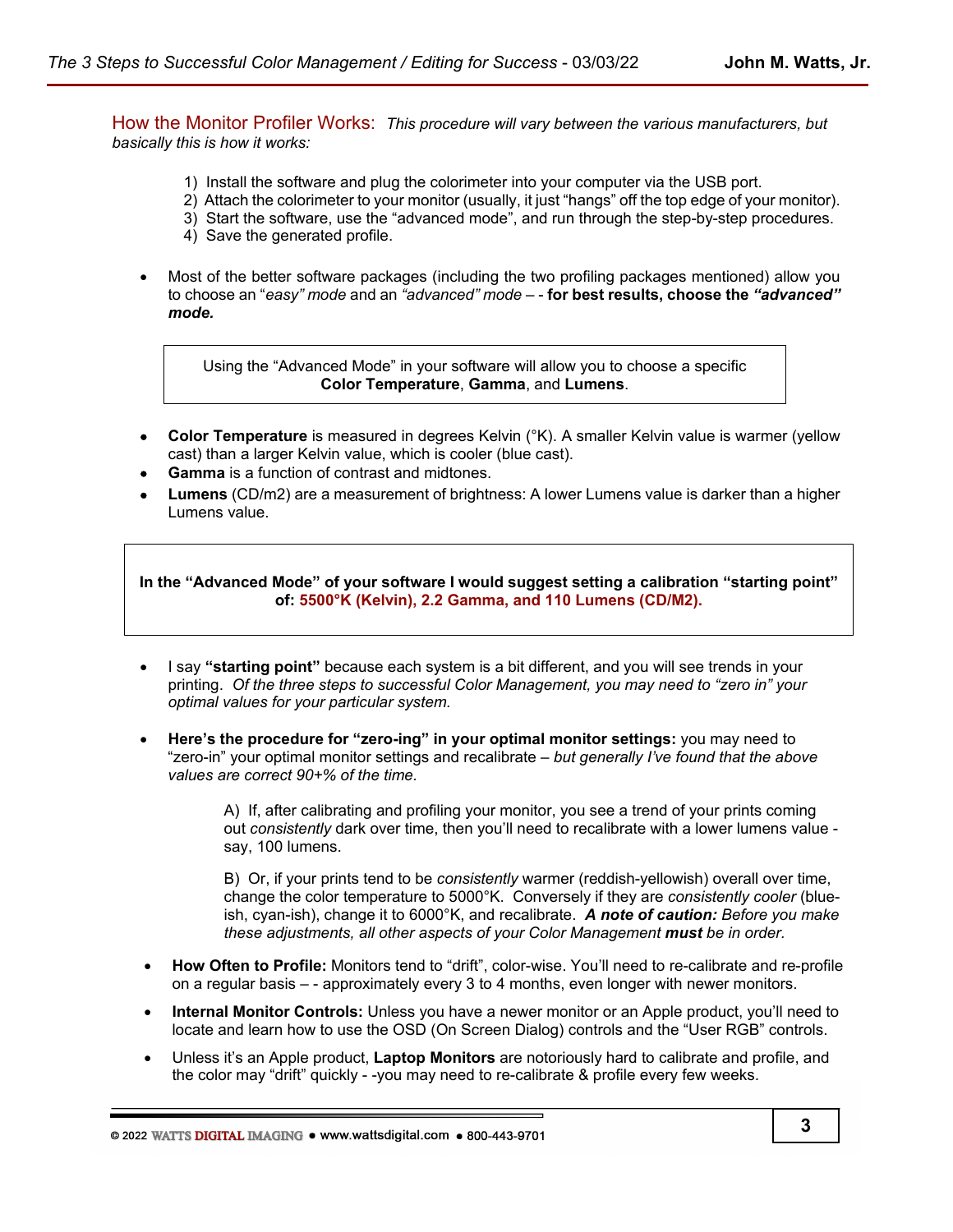## Step 2 - Use the Proper Printer Profile or Create a Custom Printer Profile

A **Printer Profile** makes the most out of your printer's capabilities by characterizing the behavior of your printer/ink/paper combination. With a Printer Profile, in combination with the other elements of Color Management, you will significantly improve the accuracy and quality of your print output.

- You will need one Printer Profile for each paper/ink/printer/resolution combination that you print on.
- Unlike a Monitor Profile, a Printer Profile will not "drift" appreciably unless you change printers, ink type / brands, paper type / brands, or introduce any other variable. For all practical purposes, they are good for at least a few years.

### Choices for Printer Profiles*:*

• *If you're using an outside Print Lab***, Use Printer Profiles provided by that Print Lab:**

Most quality print labs implement Custom Printer Profiles into their workflow, and should gladly supply them to you, but *for "informational" purposes only (achieved by "Soft-Proofing"* - see page 7). By following the 3 steps to Color Management listed on page 1, and setting up your file the way the lab needs it, you can achieve excellent results without ever physically visiting the lab knowing how your image will look with a great degree of accuracy.

• *If you're using your own Photo Printer* **– two choices:**

### **1) Use Canned" Printer Profiles for your Inkjet Printer –**

If you can't afford a Custom Printer Profile, these generic Printer Profiles are available from the manufacturer of your printer or paper., and in general are quite good. However, they're not as accurate as a well-built custom profile, which will bring out the best in your printer. The reason for this is that a generic profile is based on an "average" – not your specific printer.

### **2) Use Custom Printer Profiles for your Inkjet Printer –**

If you've never bothered with custom printer profiles because you thought it was too complicated or expensive, it is easier and more affordable than you think, and the results in your print output will be dramatic!

*Why?* Because all printers, even amongst the same make and model #'s, are different, and these profiles are designed specifically for your printer.

Watts Digital Imaging can create Custom Printer Profile(s) for less than you think ... see [my website](https://wattsdigital.com/custom-printer-profiles) for more information, *or use the QR Code to the right.*



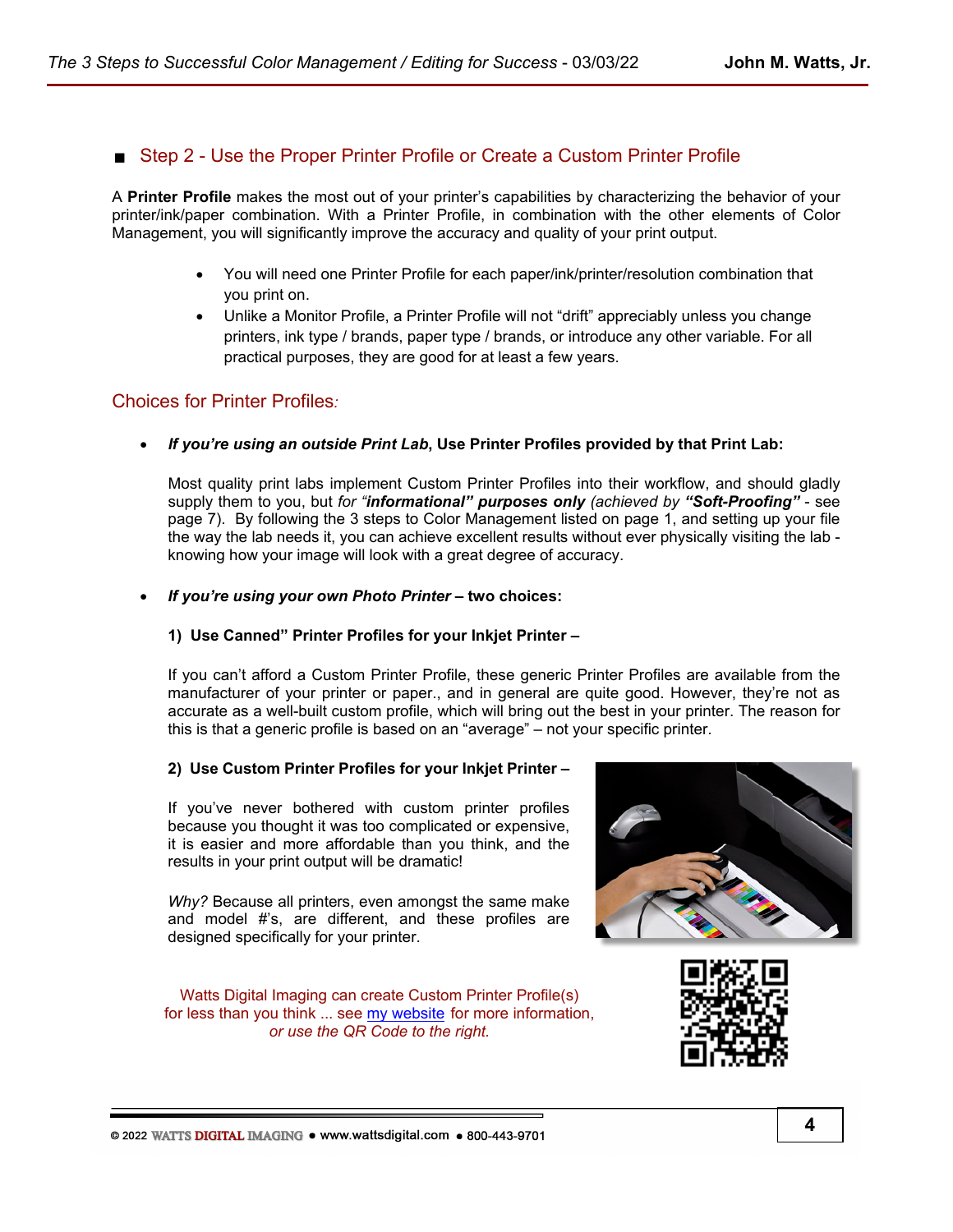**To Create a Custom Printer Profile for your Inkjet Printer:** (This varies between Profiling Services)

**Please Note:** *It is NOT necessary to have your Monitor calibrated and profiled to CREATE your Printer Profile, only to USE your Printer Profile effectively.*

- 1. Download Profile Target(s) and instructions.
- 2. Print the Profile target onto the paper to be profiled with all Color Management "Off". *(Use the free Adobe Color Print Utility* - [https://helpx.adobe.com/photoshop/kb/no-color](https://helpx.adobe.com/photoshop/kb/no-color-management-option-missing.html)[management-option-missing.html](https://helpx.adobe.com/photoshop/kb/no-color-management-option-missing.html)
- 3. Mail the Profile Target to the profiling service.
- 4. The target is measured using a Spectrophotometer, and a profile is created.
- 5. The profiling service will email your profile to you (a file about 1 to2 MB in size).

### To Load any Printer Profile to your computer:

*Note: After loading the profile, restart Photoshop (if it was open) so it will recognize the profile.*

- **For Mac:** Go to *"Primary Hard Drive" -> "Library" -> "ColorSync" -> "Profiles"* and put your profile in this folder.
- **For Windows:** Download the profile to your desktop, right-click on the profile icon and click "Install Profile". You can now delete the profile on the desktop. For your information, the path for the profile location is *C:\WINDOWS\SYSTEM32\SPOOL\DRIVERS\COLOR*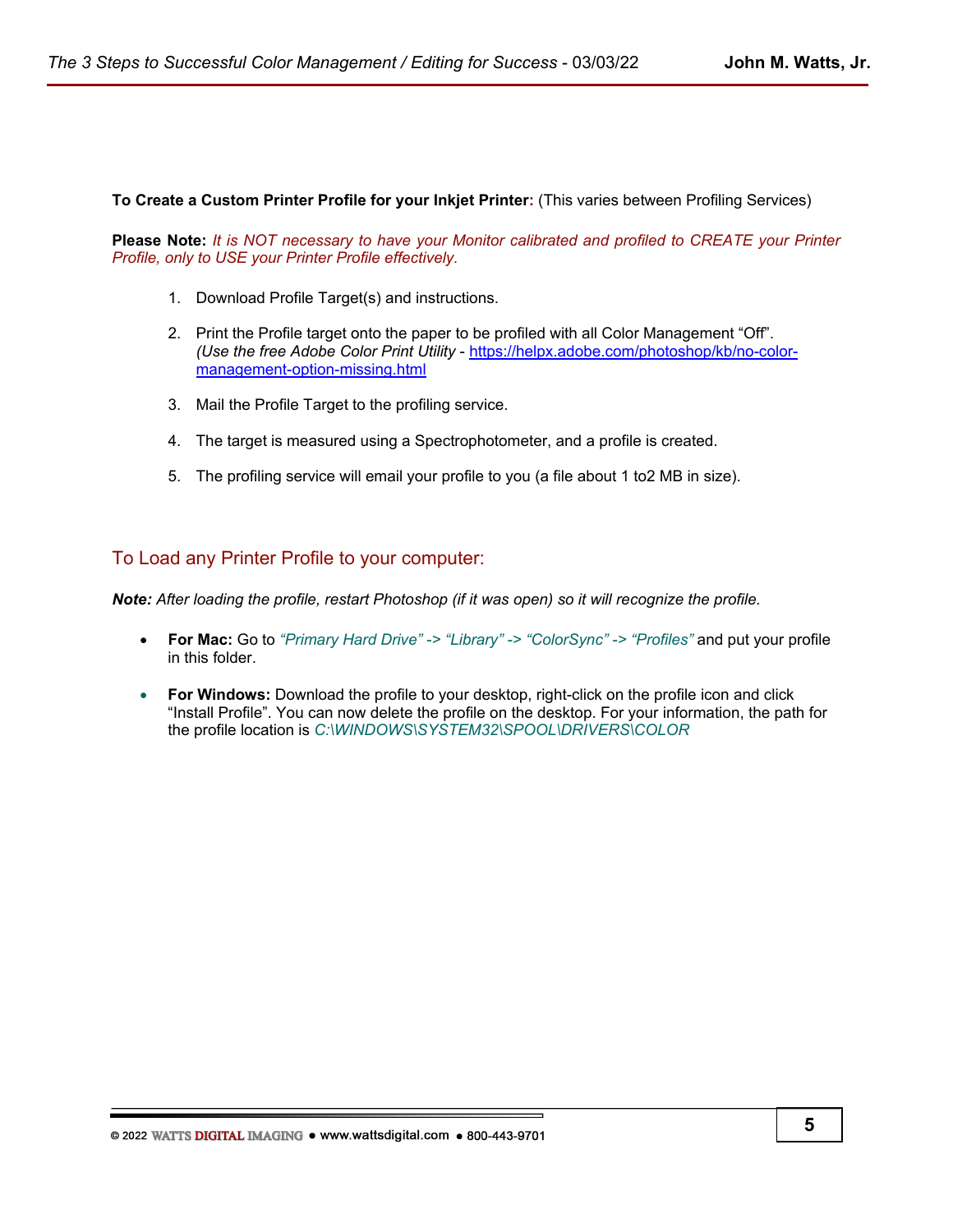# ■ Step 3 – Assure that you have Proper Lighting Conditions and Perception

It has been my experience that of the three steps to proper Color Management in Photoshop the most overlooked is #3: **Assure that you have the proper Lighting Conditions and Perception**. I want to prove my point on **Perception**.

Have you ever walked inside a building after being outside in bright sunlight, and had to wait for your eyes to adjust to the inside lighting conditions? Our eyes adjust to the environment around us, which is why, when you are working on your images on your monitor, it is important to:

### *1) Change monitor screen theme colors to neutral gray*

### *2) Reduce room lighting*

### *3) Avoid "loud" wall colors*

*4) Be conscious of the color of your clothes* – wear neutral grays and black, not a colorful Hawaiian shirt.

*5) Use a Proper Light Source for Viewing your Prints* - Your light source should ideally be 5000°K, or "D50". The light fixture should be placed off to the side of your monitor - fairly close, but not so close that it causes major glare on your monitor screen.

There are many sources for 5000°K / D50 bulbs and fixtures, whether it's the internet or at your favorite hardware store. You don't need anything fancy - an inexpensive way to do this would be to buy 5000°K bulbs for the standard lamp fixture of your choice. If you need something a bit more "elegant", try Solux products or Ott Lites, both an easy search online.

*If you take care of these 5 steps properly, it makes interpreting what you see on your monitor easier.*

Our eyes are miracles that God created – but even God has a sense of humor!  $\ddot{\bullet}$  - *Do not underestimate how easily our eyes (and by extension, our brain) can be tricked.*

Take a look at these websites for proof that **"Perception is not always Reality"**:

[www.michaelbach.de/ot](http://www.michaelbach.de/ot) 

[www.colorwiki.com/wiki/Image:Pink\\_green\\_dots.gif](http://www.colorwiki.com/wiki/Image:Pink_green_dots.gif)

**"Rods and Cones are Nature's Own, but our eyes will still deceive us …"**

*Bottom Line: You may not be seeing what you think you are seeing! Give yourself an "edge" and eliminate as many variables as possible.*

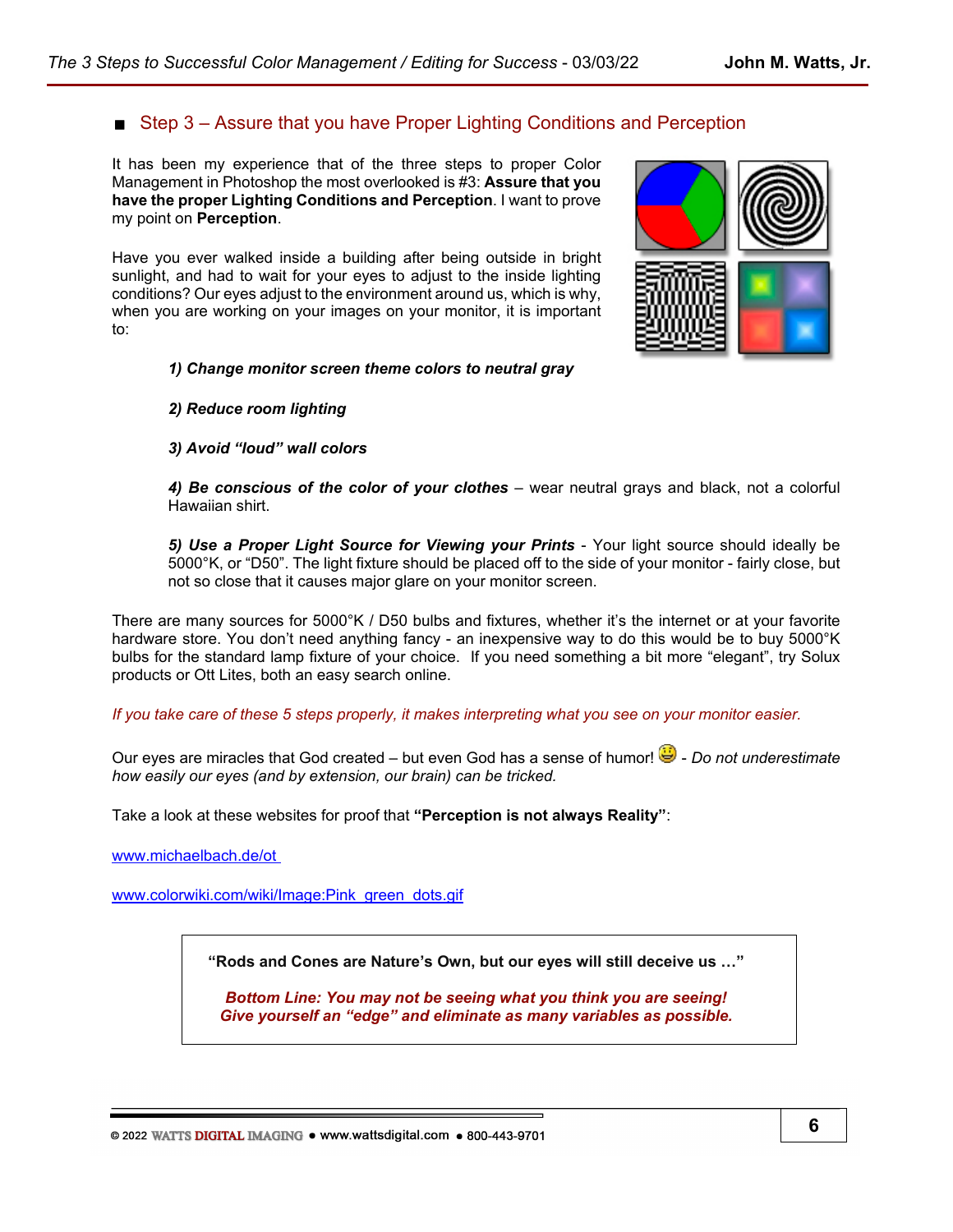### ■ *(Optional)* – Soft-Proof Your Image

**Soft Proofing is** a previewing procedure that Photoshop uses to "see" the results of your **Printer Profile**. In other words, it allows you to view on your calibrated and profiled monitor what your image will *theoretically* look like when it is printed (using your Printer Profile).

| Custom Proof Condition: Custom |                                                    | ı÷ |   | OK               |
|--------------------------------|----------------------------------------------------|----|---|------------------|
| <b>Proof Conditions</b>        |                                                    |    |   | Cancel           |
|                                | Device to Simulate: WD E9500 HanPhotoRag_08-07.icc |    | ы | Load<br>Save     |
|                                | Preserve RCB Numbers                               |    |   |                  |
|                                | Rendering Intent: Relative Colorimetric            |    | 両 |                  |
|                                | M Black Point Compensation                         |    |   | <b>V</b> Preview |
| Display Options (On-Screen)    |                                                    |    |   |                  |
| Simulate Paper Color           |                                                    |    |   |                  |
| Simulate Black Ink             |                                                    |    |   |                  |

### When to use:

**I use it VERY rarely – and only when working with bright electric colors - mainly the three primaries (Red Green and Blue) - and never for correction in my Master File***.* 

*I use it basically for "informational" purposes, knowing that my bright red may look a certain way on the screen, but won't necessarily look that way on the print – mainly because of a printers' "Color Gamut" (the range of colors that a printer can accurately represent) and "Tonal Compression"*



**• Much more here on my blog** *(QR Code to the right)*:<https://blog.main.wattsdigital.com/?p=1873>

#### How it Works:

- 1. Go to *"View" -> "Proof Setup" -> "Custom"*
- 2. Go to *"Device to Simulate"* and select your new paper profile from the drop-down list.
- 3. Rendering Intent should be *"Relative Colorimetric"* and *"Black Point Compensation"* should be checked.
- 4. Leave both *"Display Options (On-Screen)"* unchecked.
- 5. Click *"OK"*.
	- You can toggle this soft proof on and off by going to *"View" -> "Proof Colors"* or by using the speed key: **Mac:** *"Command' + "Y"* or **Windows:** *"Control" + "Y"*.
	- Soft Proofing is active when the profile name shows up in the Document Window's title bar.
	- You can save this soft proof setup by clicking on the *"Save"* button. The saved name will now show up in the list, *"View" -> "Proof Setup"*.

@ 2022 WATTS DIGITAL IMAGING . www.wattsdigital.com . 800-443-9701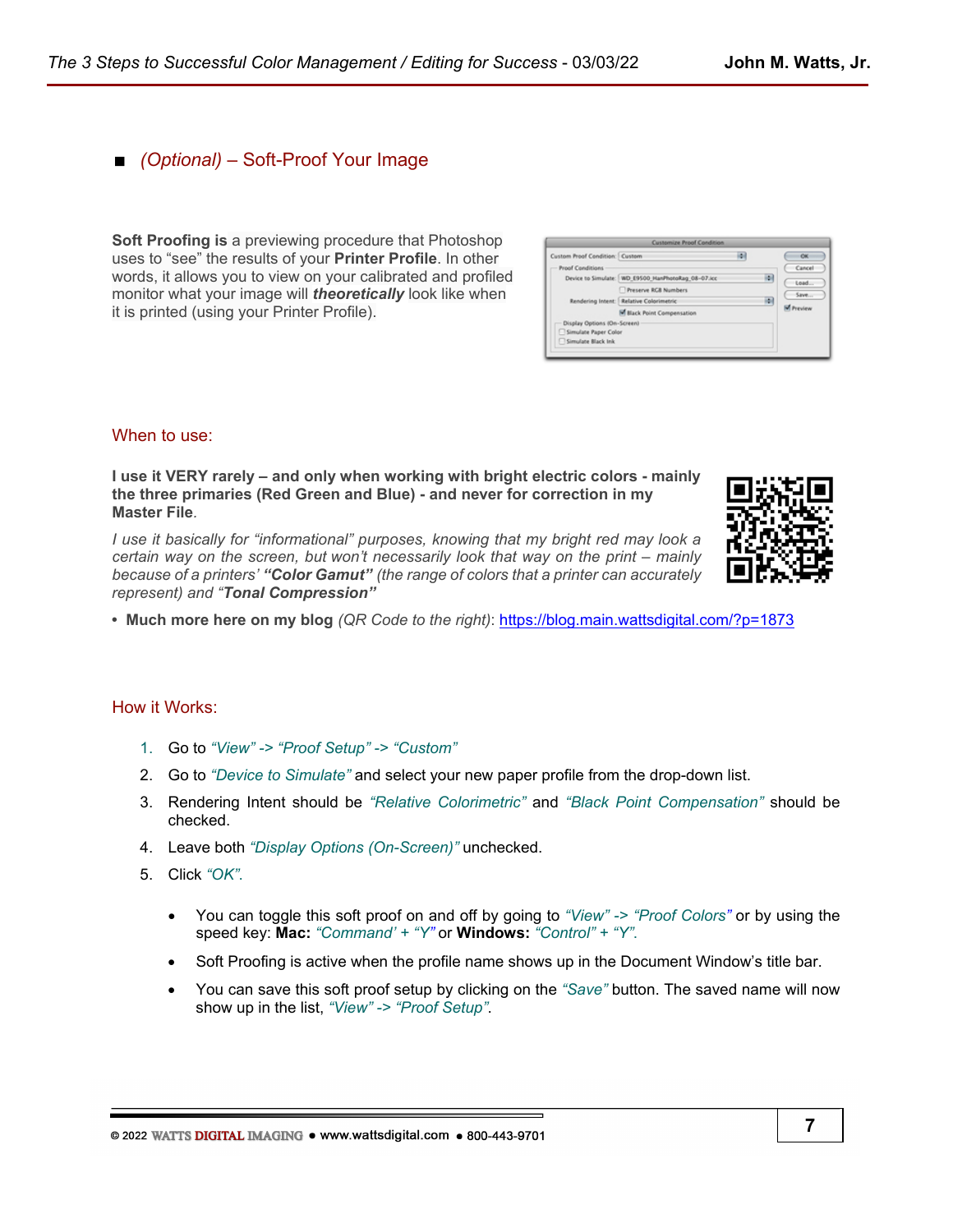### Gamut Warning:

A **Gamut** is the range of colors that a color system can display or print. If your image has an "out-of-gamut" color, that color will not print as it is shown on your monitor (*again, a feature I VERY rarely use).*

- **To set up the gamut warning**: You should first choose a bright fluorescent color to show your outof-gamut colors when the warning is active, such as Lime Green. To do this, go to *"Preferences"* (*"Command"+ "K"* on **Mac**, *"Control" + "K"* on **Windows**) *-> "Transparency & Gamut"* (From the menu on the left) *-> "Gamut Warning"* (double–click on the color box, and change to something like **RGB 255/0/255** in the **Color Picker**).
- **To Check Gamut:** Make sure that you are **Soft-Proofing** (A printer profile must be loaded), then go to *"View" -> "Gamut Warning"*. The areas that are out-of-gamut will show up as the fluorescent color you picked above.
- **To Turn Off Gamut Warning:** Go to *"View" -> "Gamut Warning"* and click it again. If you prefer, you can use the available speed key shown by the menu item.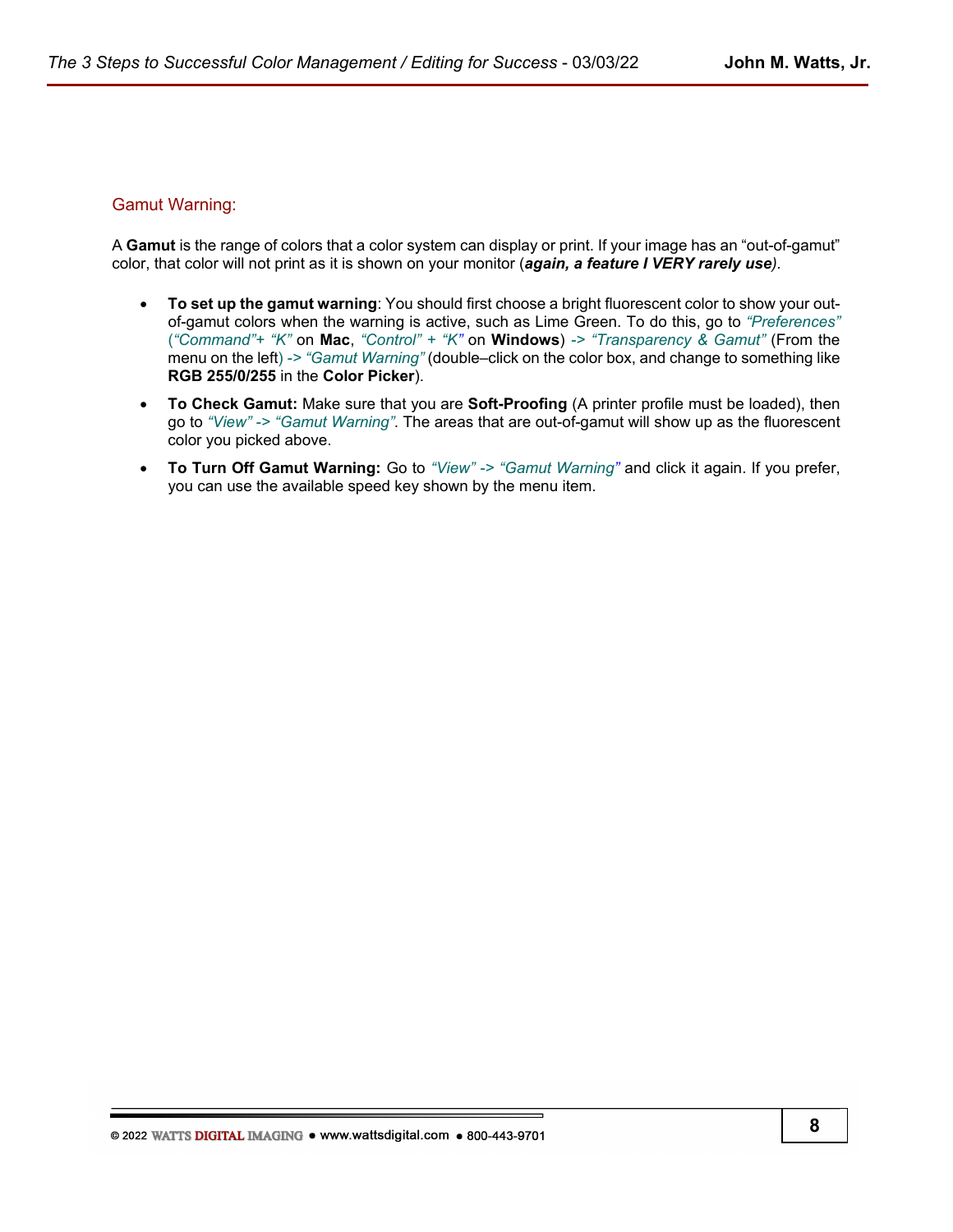**Editing for Success**

*"So, what makes a good color print and how do you use the basics of Photoshop to achieve it***?"** 

## Basic Elements of a Good Color Print

There are **eight basic elements necessary in the making of a good color print**, listed below, followed by the tool(s) in Photoshop to control that element - I**f you make proper use of these elements, then you end up with a good print.**

### A few definitions and explanations are in order:

#### **Contrast:**

*Contrast is the difference in brightness between the light and dark areas of an image.*

A high contrast image has a harsh look, typically having a lot of dark areas and a lot of light areas and very little mid-tones. A low contrast image, by comparison, is flat, bland and lifeless -- mostly midtones with very few dark areas and light areas.

#### **What is color?**

The dictionary defines it as *"the quality of an object or substance with respect to light reflected by the object, usually determined visually by measurement of hue, saturation, and brightness of the reflected light."*

| <b>Basic Elements of a</b><br><b>Good Color Print</b> | <b>Corresponding Basic</b><br>Tool(s) in Photoshop |  |  |
|-------------------------------------------------------|----------------------------------------------------|--|--|
| $\blacksquare$ Contrast                               | Levels                                             |  |  |
| ∎ Luminance/<br><b>Brightness</b>                     | ∎ Levels                                           |  |  |
| ■ Hue/Color Balance                                   | ∎ Levels<br>$\blacksquare$ Hue/Saturation          |  |  |
| $\blacksquare$ Saturation                             | ■ Hue/Saturation                                   |  |  |
| ■ Sharpness                                           | ■ Unsharp Mask                                     |  |  |
| ■ Crop/Composition                                    | ■ Crop Tool                                        |  |  |
| $\blacksquare$ Touch Up                               | ■ Cloning Tool<br>∎ Healing Brush                  |  |  |
| ∎ Impact/Feel/Creativity/<br>"WOW" Factor             | $\blacksquare$ N/A (Intangible/<br>Uniqueness)     |  |  |

#### **So, the 3 main attributes/components of color** are: **Hue, Saturation,** and **Luminance (Brightness).**

- **Hue** -- Hue is a single color cast or color name. *Green is a hue, Orange is a hue, and so on.*
- **Saturation** -- Saturation is the intensity, purity or amount of a hue. *A pastel red is less saturated than a fire-engine red, lime green has more saturation than chiffon green, etc.*
- **Luminance (Brightness)** -- Luminance is the amount of perceived brightness of a color*. The color black has no luminance, whereas the color white has the highest luminance.*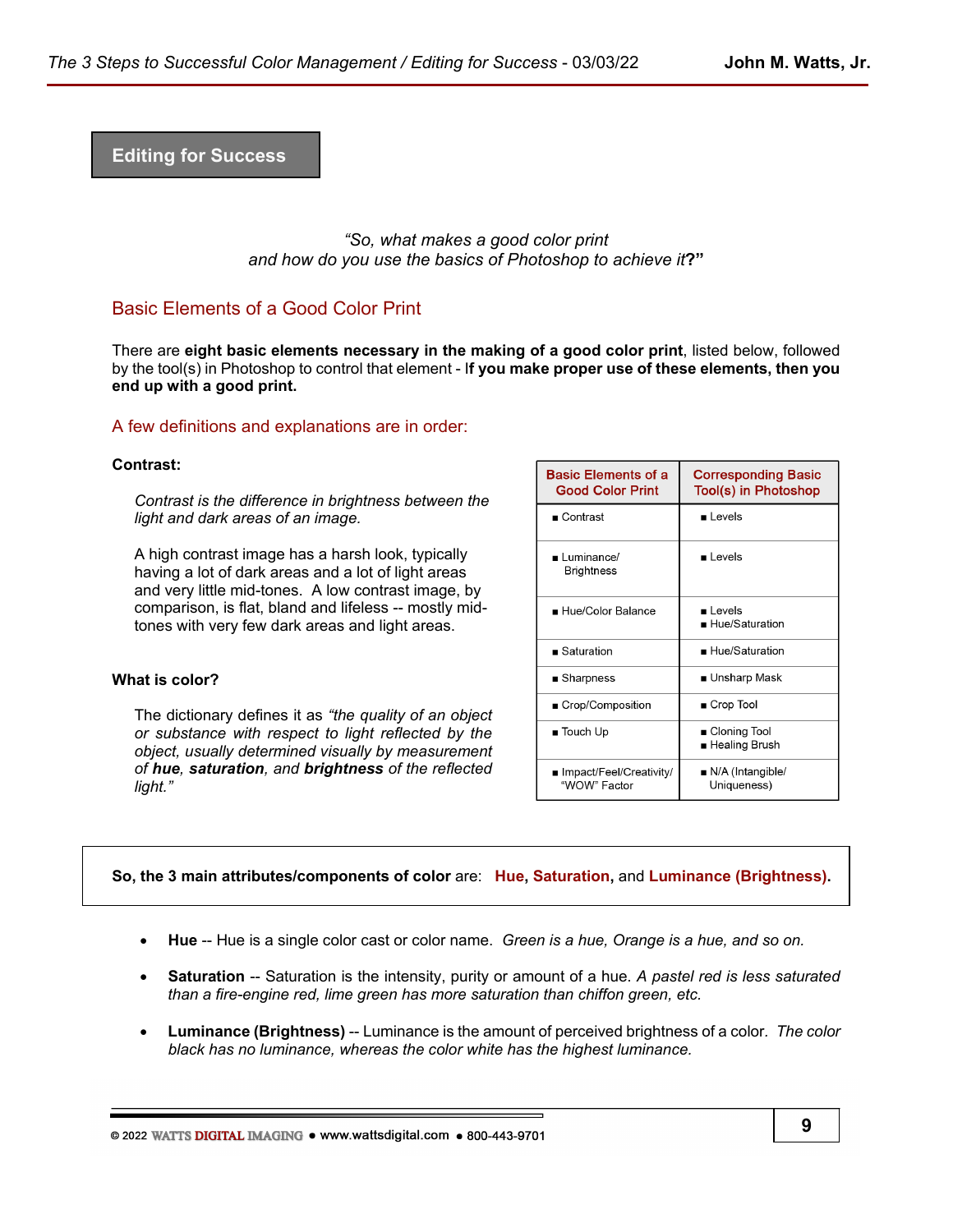# What Makes a Photograph unique?

You'll see that we'll be able to control all of these elements in Photoshop, with the exception of the last one - **Impact/Feel/Creativity**. *This is up to your skill and artistic interpretation as a photographer.*

I like to call this the **"WOW" Factor**, because as you look at a strong image with impact, you want to say, "WOW!". It is my opinion that Photoshop, used properly, will take a good image and make it a very good image - - It will take a great image and make a "WOW" image.

So, how do you your increase your **"WOW Factor"** in an image?

#### **Increase its uniqueness!**

*Ask yourself: What makes a photograph unique?*

Here, according to John Szarowski, are the 5 essential characteristics of Photography – concentrate on these, and you'll increase your image's uniqueness:

- **Subject (The Thing Itself)**
- **Detail**
- **Frame**
- **Vantage Point**
- **Time**

*For more resources on this subject, search for:* ["John Szarkowski – 5 Characteristics](https://duckduckgo.com/?q=John+Szarkowski+-+5+Characteristics&t=osx&ia=web)"

*For more on Jim Austin's' article on Apogee Photo,* 

<https://www.apogeephoto.com/what-makes-photography-unique/>